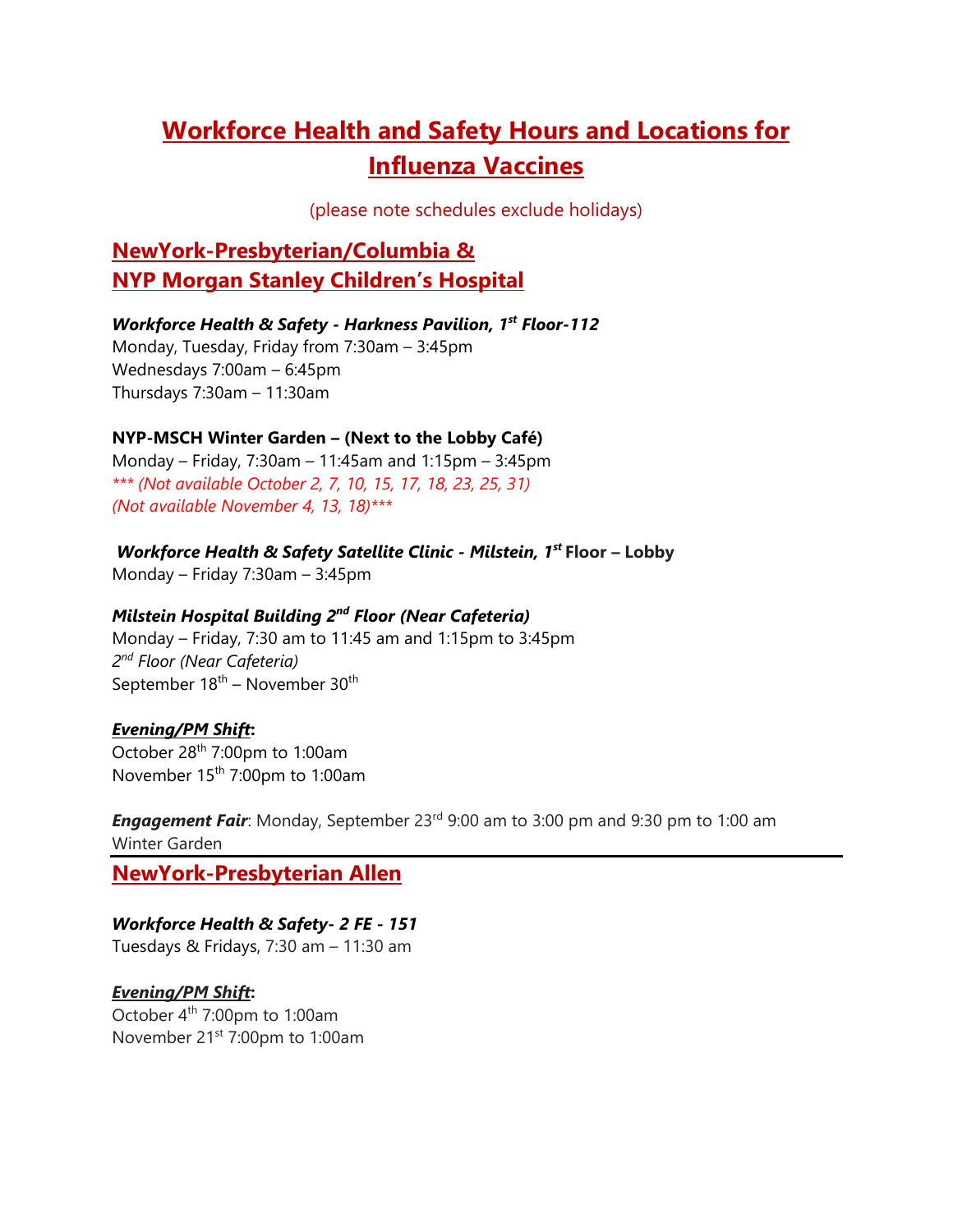**Engagement Fair**: Monday, September 16<sup>th</sup> 9:00 am to 3:00 pm and 9:30 pm to 1:00 am Thayer Conference Room A/B

### **NewYork-Presbyterian Westchester**

#### *Workforce Health & Safety at the Medical Clinic*

Monday, Tuesday, Wednesday and Friday 10:00am-12 Noon and 1:00pm-3:00pm Thursday 1:00pm-3:00pm

*Engagement Fair: Friday, September 20<sup>th</sup>, 11:00am to 5:00pm, Auditorium* 

### **NewYork-Presbyterian/Weill Cornell**

*Workforce Health & Safety Clinic*-*Payson House Building1319 York Avenue, Basement*  7:30 am – 4:00 pm Mon, Tue, Thurs and Fri 7:00 am – 7:00 pm Wednesday

### *Workforce Health and Safety Satellite-Satellite Office adjacent to Garden Cafe*

Monday-Friday 9am-4pm

### *Evening/PM Shift***:**

| Friday October 4 <sup>th</sup>      | 7:00pm to 2:00am - Greenberg Lobby     |
|-------------------------------------|----------------------------------------|
| Saturday October 12th               | 7:00pm to 2:00am - Greenberg Lobby     |
| Wednesday October 16 <sup>th</sup>  | 7:00pm to 2:00am - Greenberg Lobby     |
| Friday October 25 <sup>th</sup>     | 7:00pm to 2:00am - Gracie Square (TBD) |
| Friday November 1st                 | 7:00pm to 2:00am - Greenberg Lobby     |
| Friday November 8 <sup>th</sup>     | 7:00pm to 2:00am - Greenberg Lobby     |
| Wednesday November 13 <sup>th</sup> | 7:00pm to 2:00am - Gracie Square (TBD) |
| Saturday November 16 <sup>th</sup>  | 7:00pm to 2:00am - Greenberg Lobby     |
| Wednesday November 20 <sup>th</sup> | 7:00pm to 2:00am - Greenberg Lobby     |

*Engagement Fair*: Tuesday, September 10<sup>th</sup> from 9am to 3pm and 9:30pm to 1:30am, Cayuga Basement Level